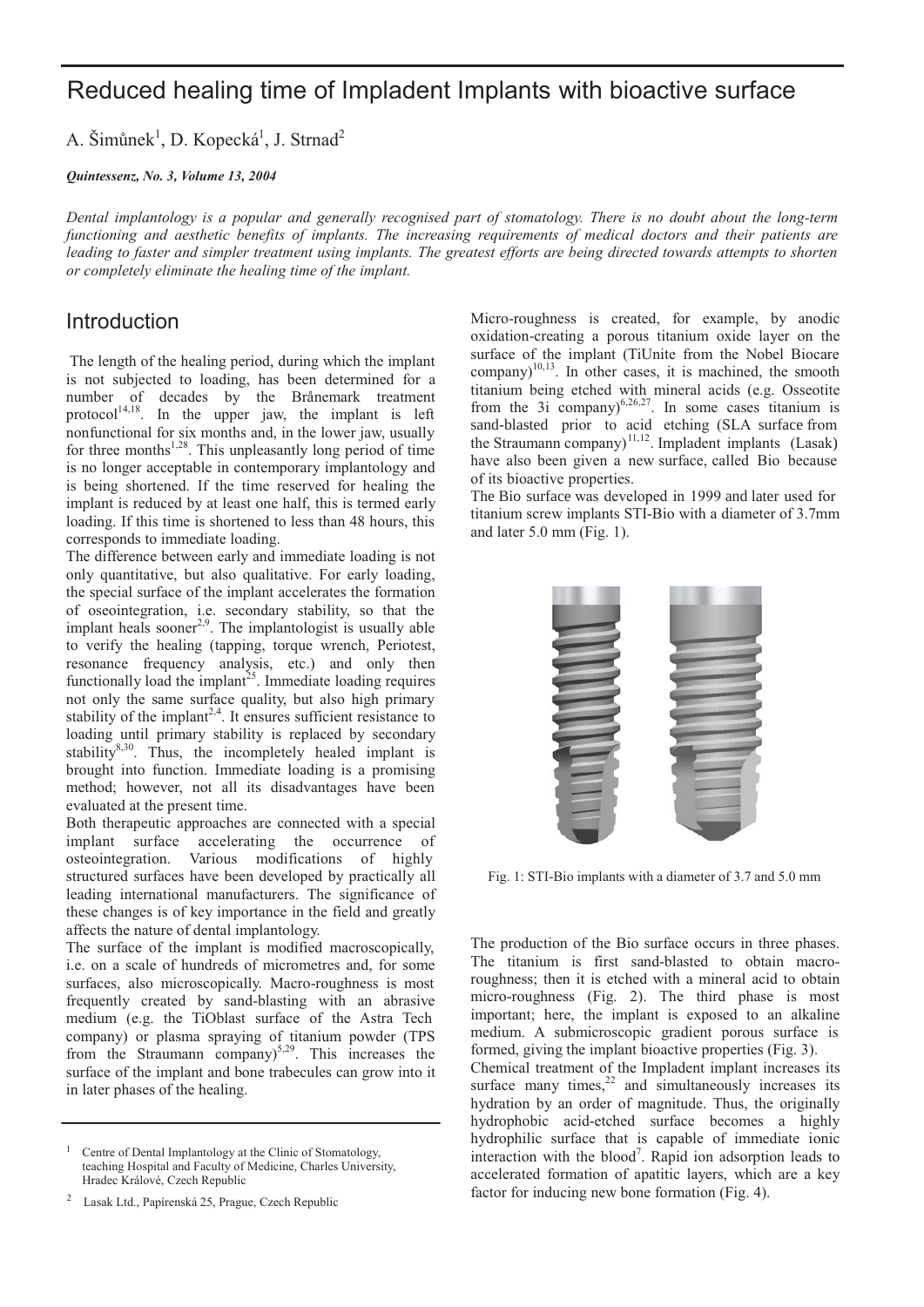

Fig. 2: The porous structure of the Bio surface (SEM magnification 10000x)



Fig. 4: Induction of bone-like apatite (K) formation. Fig. 5: Proof of the ability of a Bio surface to The image shows apatite crystals on the Bio surface following three-day exposure in simulated body fluid (SEM magnification 4000x)

The characteristics of the bio surface have been determined in a series of laboratory tests in vivo and in vitro $22,23$  (Fig. 5). The results, together with clinical evaluation, have been repeatedly published in the international professional literature $^{22,23}$ 

The Bio surface has similar favourable qualities to those of a hydroxyapatite coating. Especially in less mineralised bones, it increases the quality of osteointegration and tolerates minor incongruencies between the bone bed and the surface of the implant. However, it does not have the disadvantages of hydroxyapatite coating, where the hydroxyapatite surface is considered controversial. The Bio surface is stable in the long term and is highly mechanically resistant, is not endangered by slow disintegration in biological media and can even be used for self-cutting design of the implant, which is a precondition for higher primary stability.

The completed experiments indicate that the bioactive properties of the Bio surface accelerate osteointegration and permit shortening of the healing time. However, clinical verification of this hypothesis has not been published yet.

It is the purpose of the study to evaluate the success of STI-Bio implants, for which the usual healing period was shortened to one half, and to determine how this change in the treatment protocol was manifested in the success rate of the treatment.



Fig. 3: Demonstration of the bioactivity of the bio surface by an experiment on an animal. Osteointegration (arrows) occurred even at the bottom of a 2 mm deep groove in a cylindrical titanium implant (Ti) with a Bio surface in 4 weeks (magnification 50x)



differentiate cells towards the osteoblastic phenotype. Elevated alkaline phosphatase activity (arrows) in the vicinity of the Bio surface (Ti). (Cells of chicken bone marrow following three-day exposure, magnification 200x) Fig. 5: Proof of the ability of a Bio surface to

## Material and methods

All STI-Bio implants between March 2002 and December 2003 at the Clinic of Stomatology, Hradec Králové were introduced into natural, i.e. not augmented bone, where the healing period was reduced to one half compared to the Brånemark protocol, were included in a retrospective study.

None of the patients in the study suffered from a disease that would be an absolute "contra-indication" for implantation<sup>18</sup>, underwent radiation or cytostatic therapy, or were treated with corticoids or anticoagulants. Eight patients had compensated diabetes mellitus, of which four were treated only by modified diet, three by peroral antidiabetics and one by insulin.

The implantation was carried out by the two-phase technique, a maximum of twelve weeks in the maxilla and six weeks in the mandible expired between the first and second surgical phases of the implantation. With the exception of the healing time, the operation protocol specified by the manufacturer was followed. In the second surgical phase, all the clinically stable implants were tested by a 35 N.cm torque wrench acting in the clockwise direction. If they resisted the torque, they were evaluated as successfully osteointegrated.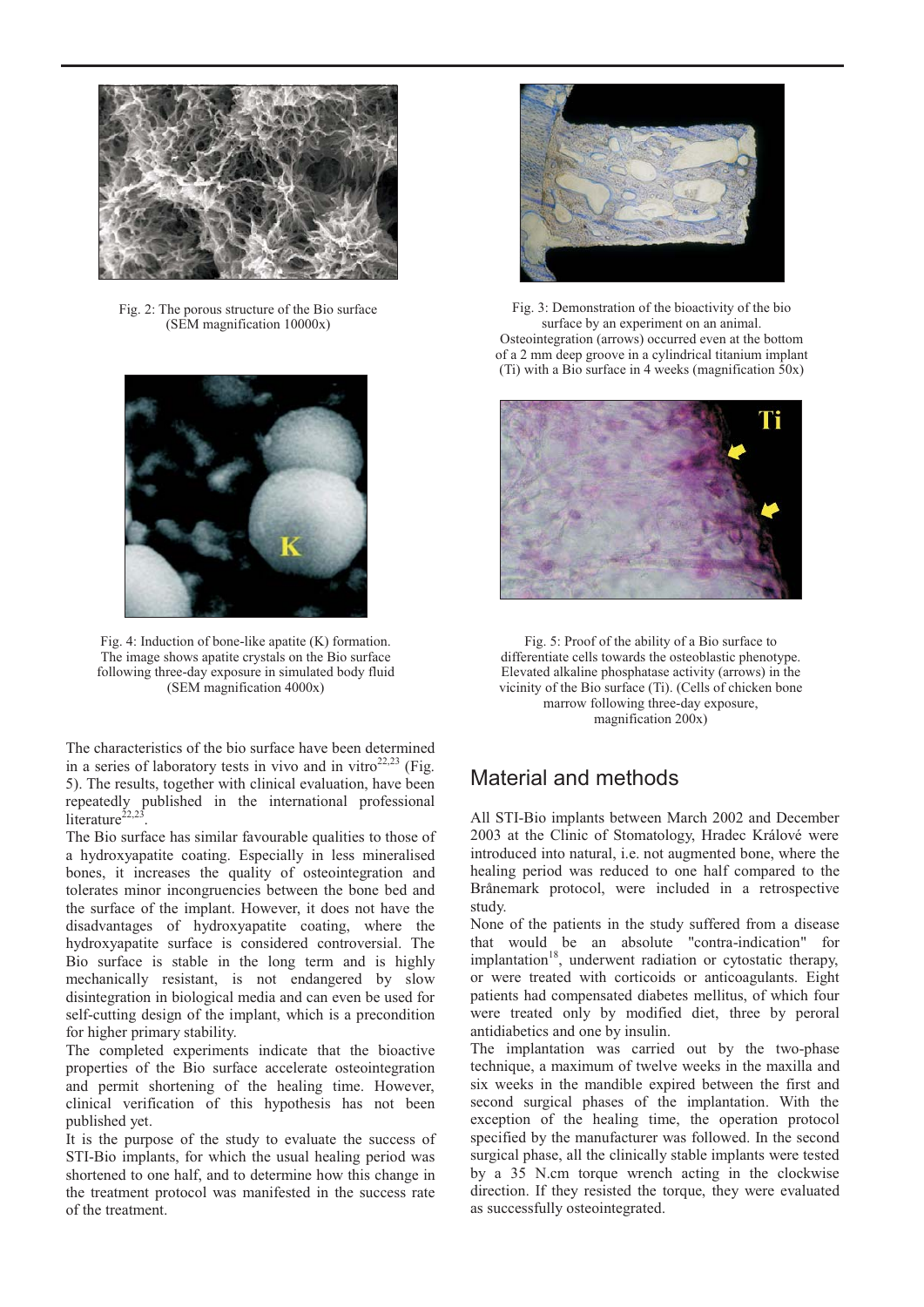



Fig. 6: Clinical use of STI-Bio implants (the Brånemark bridge)

Production of a superstructure was commenced two weeks after the second surgical phase. After this the patients were instructed by a dental hygienist and included in the followup care program. They were invited for controls after three months and then after a further nine months (Fig. 6). Following one-year loading, those implants which were; clinically stable, did not cause chronic subjective discomfort, were not the cause of repeated peri-implant infections, did not exhibit progressive loss of marginal bone and tissue, and whose surroundings were not radiolucent, were considered to be successful.

An x-ray was taken immediately after affixing the abutment and then one year later, using a Planmeca ProMax digital orthopantomograph or Gendex Visualix radiovisiographic instrument with XCP-DS grooves ensuring parallel projection, i.e. pathway of the central beam perpendicular to the plane of the implant and the recorder. Resorption of the marginal bone was read off an enlarged radiovisiogram or orthopantomonogram with a precision of 0.5 mm, on the mesial and distal sides of the implant.

The statistical treatment included implants that completed the healing period by January 2004. Life-table analysis, the log-rank test and two-choice t-test were employed to evaluate the success of the implantation and resorption of the marginal bone.

## **Results**

During the monitored period a total of 1092 implants with Bio surface, meeting the above criteria, were used with 420 patients; 202 men and 218 women between the ages 15 and- 76 years (average 45.2 years). Of these, 1013 implants, 431 in the maxilla and 582 in the mandible completed the healing period (Tab. 1).

Tab. 1: Dimensions of the implants employed

| diameter/length<br>[mm] | 8 | 10 | 12 | 14  | 16  | 18  |
|-------------------------|---|----|----|-----|-----|-----|
| 3.7                     | 0 | 29 | 86 | 181 | 235 | 258 |
| 5.0                     | 0 | 20 | 77 | 47  | 80  |     |

Osteointegration did not occur for twelve implants, of which seven were in the maxilla and five in the mandible.

Thus 98.8% success was achieved in the healing phase (98.4 % in the maxilla and 99.1% in the mandible, p>0.05). A superstructure was fitted on all the healed implants. 176 implants bore a single crown, 663 implants bore a fixed bridge and 162 implants bore a hybrid replacement.

During the first year of functional loading, one implant was explanted because of loss of stability. At the end of the first year, 770 implants were examined; the patients with remaining implants did not accept the follow-up care. 767 implants met the criterion of success. The interval success rate for the first year of loading equalled 99.5%. The cumulative success rate for the entire monitored period was 98.3%. These data, treated in the form of life-table analysis, are summarised in Table 2. Resorption of the marginal bone  $(\pm SD)$  at the end of the healing period equalled  $1.1 \pm 0.4$  mm and, after the first year of loading. increased by  $0.7 \pm 0.4$  mm.

### **Discussion**

The minimal invasiveness of the operation, the almost hundred-percent probability of osteointegration, a high success rate of the implants in the long term, and almost perfect aesthetic effect of the superstructures are all attributes which have received maximum attention from implantologists. Reducing the interval between introduction of the implant and bringing it into use, or between removing a tooth and introducing an implant into use is a requirement that cannot be met without revision of the Brånemark protocol<sup>3</sup>. The development of a new generation of titanium implant surfaces<sup>15</sup> is a key precondition for this step to be revealed by evaluation of the success rate for the healing phase, supported by the short-term statistical success rate of the functional phase. It is not probable that early loading of implants would have negative manifestations only in the long-term.

The probability of the formation of osteointegration of 97.6 - 98.8% was found from formerly published values of sand-blasted and hydroxyapatite-coated Impladent implants with unreduced healing periods<sup>16,17,19,21,24</sup>. The success of the implantation after one year was from 96.8 to  $98.3\%$ <sup>19,21,24</sup>. The results of the described study (98.8 and 98.3%) correspond with these results.